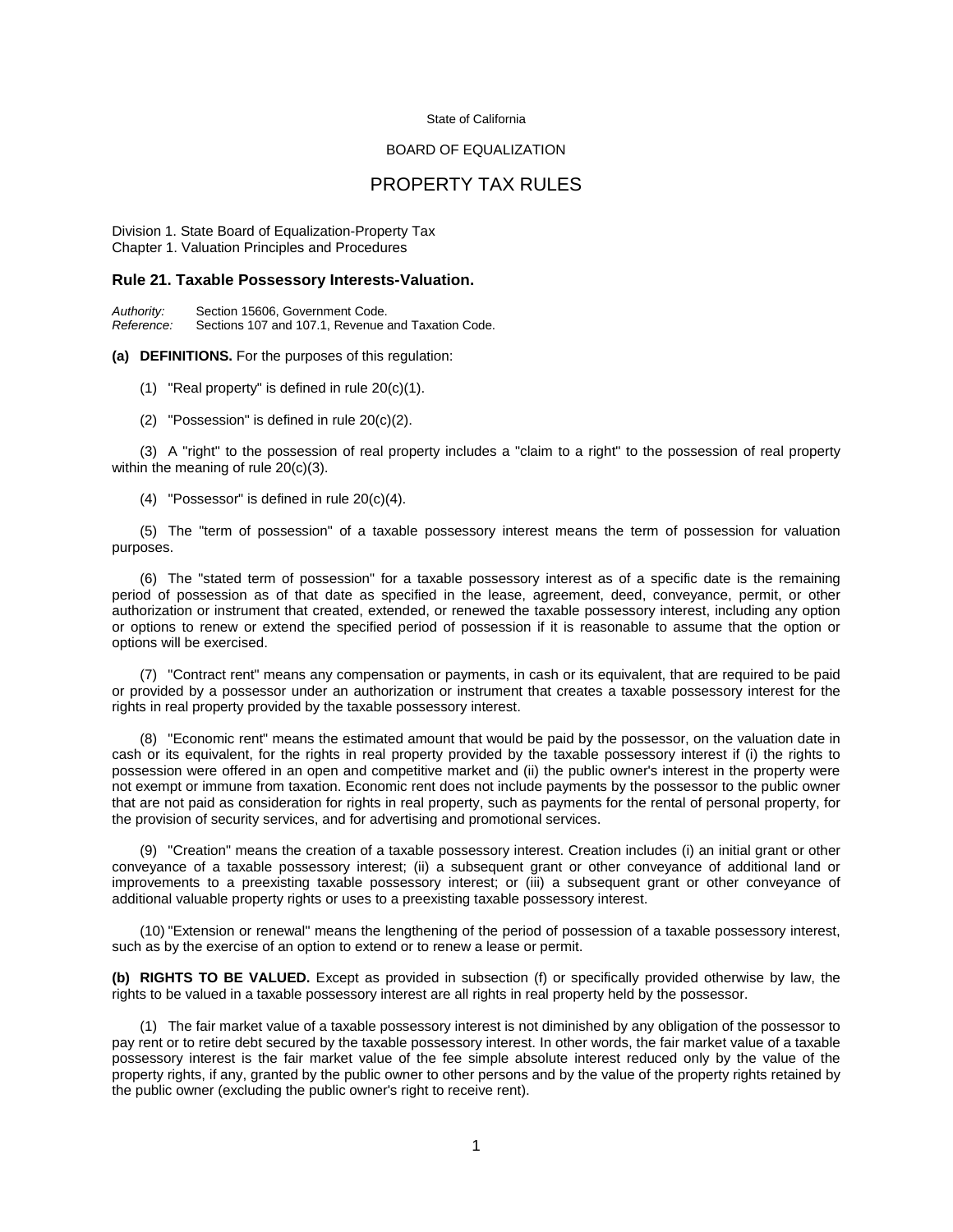(2) Examples of rights in real property that may be granted or retained by the public owner include the following: (i) the right to take possession of the property upon the termination of the taxable possessory interest due to the occurrence of an event such as the expiration of the contract term, a breach of agreement, or the happening of a condition that terminates the possessor's right to possession; (ii) the right to put the property to a higher and better use or otherwise restrict the possessor's use of the property; (iii) the right to terminate possession upon notice; (iv) the right to approve a sublessee or assignee; (v) the right to approve a loan secured by the taxable possessory interest; and (vi) the right to allow other possessors to use the property.

**(c) STANDARD OF VALUE.** Assessors shall value a taxable possessory interest consistent with the requirements of subsections (a), (d), (e), and (f) of section 110 of the Revenue and Taxation Code. A taxable possessory interest subject to article XIII A of the California Constitution shall also be valued consistent with the requirements of section 110.1 of the Revenue and Taxation Code.

### **(d) TERM OF POSSESSION FOR VALUATION PURPOSES**

 (1) The term of possession for valuation purposes shall be the reasonably anticipated term of possession. The stated term of possession shall be deemed the reasonably anticipated term of possession unless it is demonstrated by clear and convincing evidence that the public owner and the private possessor have reached a mutual understanding or agreement, whether or not in writing, such that the reasonably anticipated term of possession is shorter or longer than the stated term of possession. If so demonstrated, the term of possession shall be the stated term of possession as modified by the terms of the mutual understanding or agreement.

 (2) If there is no stated term of possession, the reasonably anticipated term of possession shall be demonstrated by the intent of the public owner and the private possessor, and by the intent of similarly situated parties, using criteria such as the following:

 (A) The sale price of the subject taxable possessory interest and sales prices of comparable taxable possessory interests.

- (B) The rules, policies, and customs of the public owner and of similarly situated public owners.
- (C) The customs and practices of the private possessor and of similarly situated private possessors.

(D) The history of the relationship of the public owner and the private possessor and the histories of the relationships of similarly situated public owners and private possessors.

 (E) The actions of the parties to the subject taxable possessory interest, including any amounts invested in improvements by the public owner or the private possessor.

(3) For the purposes of this regulation, a taxable possessory interest that runs from month to month, a taxable possessory interest without fixed term, or a taxable possessory interest of otherwise unspecified duration shall be deemed to be a taxable possessory interest with no stated term of possession.

**(e) VALUATION OF POST-DE LUZ TAXABLE POSSESSORY INTERESTS.** Except as specifically provided otherwise by law, and excluding a taxable possessory interest involving the production of gas, petroleum, or other hydrocarbons, the value of a taxable possessory interest created, extended, or renewed after December 24, 1955 (i.e., a "Post-De Luz" taxable possessory interest) may be estimated using one or more of the following methods, as appropriate for the taxable possessory interest being valued.

 (1) Comparative Sales Approach to Value. In the comparative sales approach, a taxable possessory interest is valued using the sale price of the subject taxable possessory interest or sales prices of comparable taxable possessory interests, provided such interests shall have sold under the conditions of fair market value described in subsection (a) of section 110. A taxable possessory interest may be valued by the direct comparison method or the indirect comparison method.

(A) Direct Comparison Method

In the direct comparison method, the appraiser shall add the following to the sale price of the subject taxable possessory interest, or to the sale price of a comparable taxable possessory interest, to derive an indicator of the fair market value of the subject taxable possessory interest: (i) the present value on the sale date of any unpaid future contract rent for the term of possession; (ii) the fair market value on the sale date of any debt assumed by the buyer of the taxable possessory interest; and (iii) the present value on the sale date of any future costs that the buyer is contractually obligated to pay for the right of possession (e.g., the cost of site restoration at the end of the term of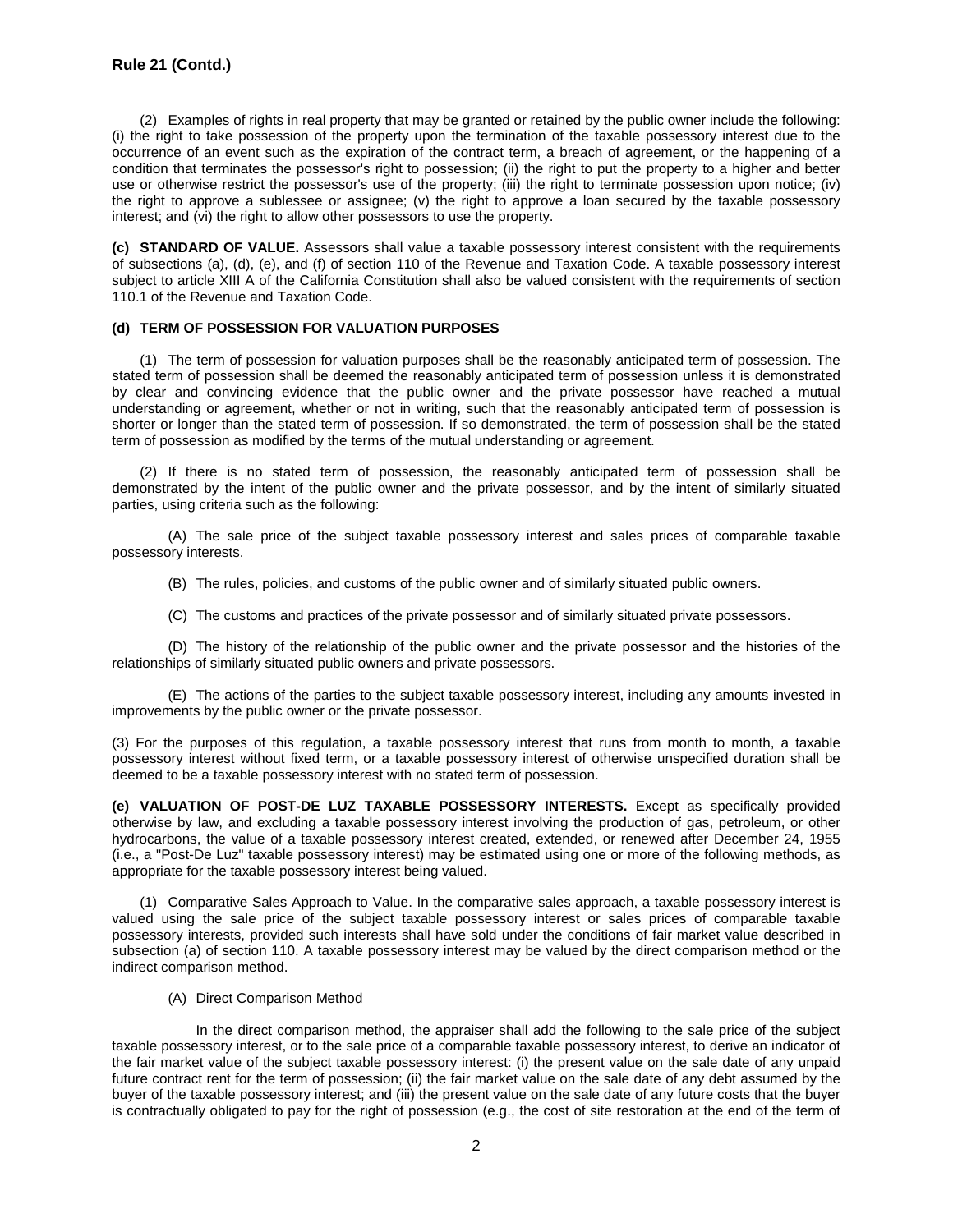possession) less the present value on the sale date of any future benefits in addition to the right of possession or use that the buyer is contractually entitled to receive (e.g., the salvage value of, or reimbursement value for, improvements existing at the end of the term of possession). The unpaid future contract rent in (i) above shall be reduced by any expense necessary to maintain the income from the taxable possessory interest, including any element of "gross outgo" as defined in subsection (c) of rule 8.

When valuing a taxable possessory interest by comparison with the sales of other taxable possessory interests, the other taxable possessory interests shall be located sufficiently near the subject taxable possessory interest and shall be sufficiently alike in respect to character, size, situation, usability, zoning or other enforceable government restrictions on use (unless rebutted pursuant to subdivision (c) of section 402.1 of the Revenue and Taxation Code), and restrictions on possession or use contained in the legal authorization or instrument that created, extended or renewed the taxable possessory interest to make it clear that the comparable taxable possessory interests and the subject taxable possessory interest are comparable in value and that the cash equivalent price realized for the comparable taxable possessory interests may fairly be considered as shedding light on the value of the subject taxable possessory interest. The comparable sales also shall be sufficiently near in time to the valuation date of the subject taxable possessory interest. "Near in time to the valuation date" does not include any sale more than 90 days after the valuation date.

 (B) Indirect Comparison Method. In the indirect comparison method, a taxable possessory interest is valued by (i) estimating the fair market value on the valuation date of the possessor's rights in real property in the taxable possessory interest as if owned in perpetuity (i.e., the value of the fee simple absolute interest in such rights) using sales of fee simple absolute interests in properties that are comparable to the subject property as prescribed in section 402.5 of the Revenue and Taxation Code and whose highest and best use corresponds to, or is comparable with, the permitted use of the subject taxable possessory interest; and (ii) reducing this value by both the present value of those property rights for the period subsequent to the term of possession (i.e., the value of the fee simple absolute interest in such rights at the end of the term of possession) and the present value of all other rights of fee simple absolute ownership, if any, that are not provided to the possessor.

 (2) Cost Approach to Value. In the cost approach, a taxable possessory interest is valued by (i) adding the estimated replacement cost new less depreciation of improvements that meet the requirements of the possessor's permitted use to the estimated value of the taxable possessory interest in land; and (ii) reducing this amount by the estimated present value of the improvements that shall revert to or be retained by the public owner at the end of the term of possession.

 (A) The replacement cost new less depreciation of the improvements may be estimated as prescribed in subsections (d) and (e) of rule 6. The estimated value of the taxable possessory interest in land may be estimated using the comparative sales approach (direct or indirect method) or the income approach (direct or indirect method), as prescribed in subsections (e)(1) and (e)(3).

 (B) If a possessor's property use is limited to specified time periods (e.g., certain hours of the day or certain days of the week) or is shared with other possessors, the value determined by the cost approach shall be reasonably allocated to each possessor in a manner that reflects each possessor's proportionate value of the right to possession.

 (3) Income Approach to Value. In the income approach, a taxable possessory interest is valued by discounting the future net income that the interest in real property is capable of producing. A taxable possessory interest may be valued using the direct income method or the indirect income method.

 (A) Direct Income Method. In the direct income method, a taxable possessory interest is valued by capitalizing the future net income that the taxable possessory interest is capable of producing under typical, prudent management for the term of possession.

 (B) Indirect Income Method. In the indirect income method, a taxable possessory interest is valued by (i) estimating the fair market value of the possessor's rights on the valuation date as if owned in perpetuity (i.e., the value of the fee simple absolute interest in such rights) using the income approach to value as prescribed in rule 8; and (ii) reducing this value by the present value of the those rights for the period subsequent to the term of possession (i.e., the present value of the value of the fee simple interest in such rights at the end of the term of possession).

(C) Income to be Capitalized. The income to be capitalized in the valuation of a taxable possessory interest is the "net return" (as defined in subsection (c) of rule 8) attributable to the taxable possessory interest. The income to be capitalized may be based on either (i) the estimated economic rent for the subject taxable possessory interest or (ii) if the estimated economic rent is unreliable or unavailable, the estimated net operating income of a typical,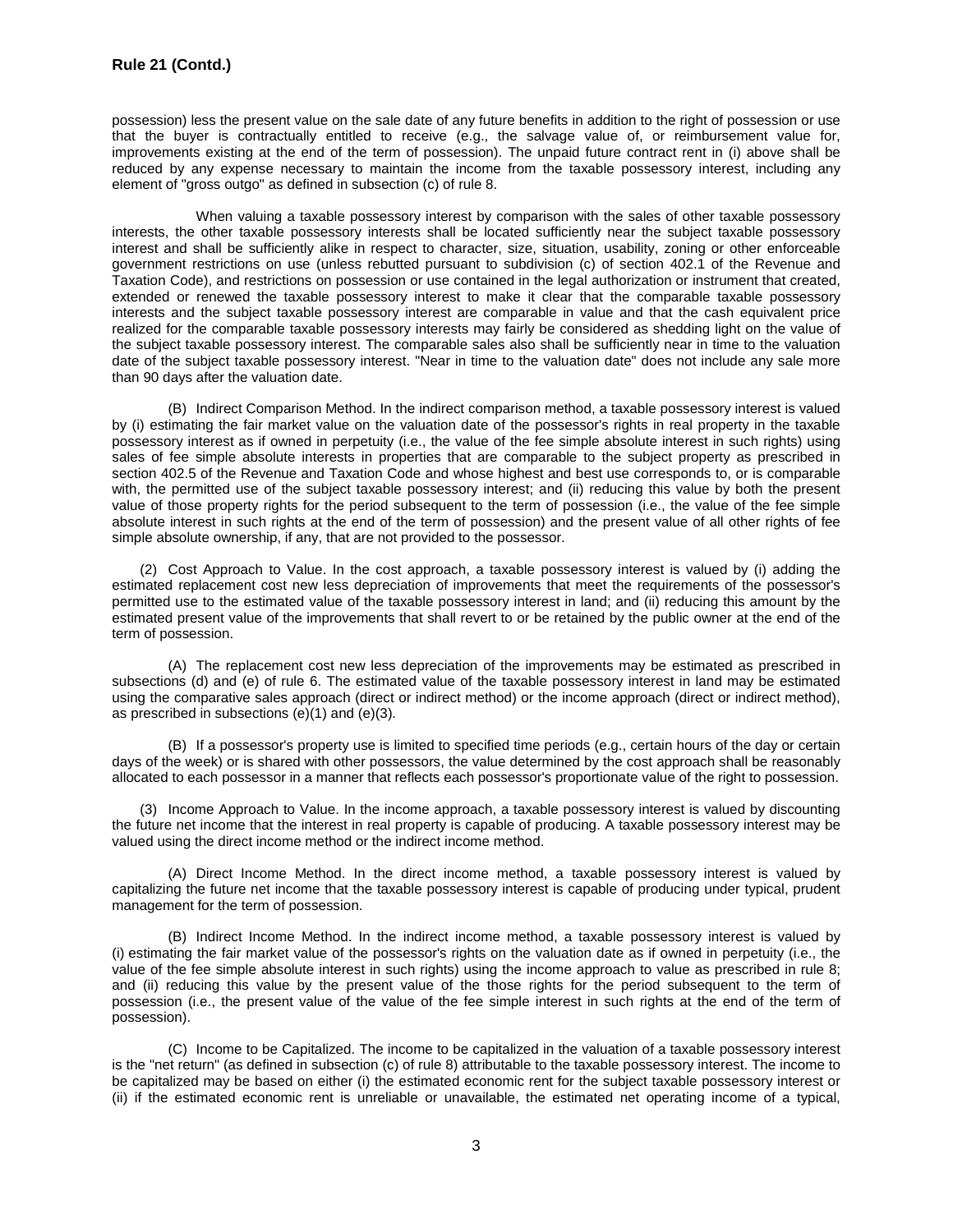prudent operator of the property subject to the taxable possessory interest. Rental income is preferable to operating income (i.e., income from operating a business) because operating income may be influenced by managerial skills and may derive, in part, from nontaxable property. The income to be capitalized must be attributable to the rights in real property in the subject taxable possessory interest and must reflect the restrictions on use inherent in the subject taxable possessory interest.

# **ECONOMIC RENT**

a. The economic rent of the subject taxable possessory interest may be estimated by reference to (i) the contract rent for the subject taxable possessory interest; (ii) contract rents for comparable taxable possessory interests; (iii) contract rents for comparable fee simple absolute interests in real property; or (iv) contract rents for other comparable interests in real property. All such contract rents shall have been negotiated in an open and competitive market involving real property reasonably comparable to the subject taxable possessory interest in terms of physical attributes, location, legally enforceable restrictions on the property's use, term of possession, and risk of cancellation of the taxable possessory interest by public owner. In addition, the contract rents shall have been negotiated sufficiently near in time to the valuation date as to shed light on the economic rent of the subject taxable possessory interest.

b. When using the contract rent of a taxable possessory interest as an indicator of the economic rent, the assessor shall add to the contract rent (i) an estimate of the amount, if any, by which the contract rent has been reduced because improvements have been constructed at the possessor's expense that will revert to the public owner at the end of the term of possession; and (ii) an estimate of the amount, if any, by which the contract rent has been reduced because the possessor will bear the cost of restoring the real property to its original condition on reversion to the public owner, including the cost of removing improvements (less any estimated salvage value of, or reimbursement value for, the improvements), or the cost of any similar obligation.

c. To arrive at the income to be capitalized, any expense necessary to maintain the income from the subject taxable possessory interest, including any element of "gross outgo" as defined in subsection (c) of rule 8, whether paid by the public owner or the possessor, must be deducted from the estimated economic rent if the expense will be paid out of the estimated economic rent.

## **NET OPERATING INCOME**

a. Net operating income is gross operating income less allowed expenses. Gross operating income, allowed expenses, and net operating income are defined herein consistent with "gross return," "gross outgo," and "net return," respectively, in subsection (c) of rule 8.

b. When valuing a taxable possessory interest using operating income, allowed expenses include the following: cost of goods sold (if applicable), typical operating expenses, typical management expense, an allowance for a return on working capital, and an allowance for a return on the value of any nontaxable property that contributes to the gross operating income. Typical operating expenses may include expenses for the rental of personal property, for the provision of security services, and for advertising and promotional services, provided such expenses are necessary for the production of the gross income. Typical operating expenses and typical management expense include expenses that an owner/operator typically would bear to maintain the property and to continue the production of income from the property but are borne by the public owner in the case of the subject taxable possessory interest.

c. Allowed expenses do not include the following: amortization, depreciation, depletion charges, debt retirement, interest on funds invested in the taxable possessory interest, the contract rent for the taxable possessory interest, property taxes on the taxable possessory interest, income taxes, or state franchise taxes measured by income.

(D) Capitalization Rate. Subsection (g) of rule 8 provides that a capitalization rate may be developed by either comparing the anticipated net incomes of recently sold comparable properties with their sales prices, or by deriving a weighted average of the capitalization rates (rates of return) for debt and equity capital appropriate to California money markets. In accordance with rule 8, the capitalization rate used in the valuation of a taxable possessory interest may be developed by (i) comparing the anticipated net incomes from comparable taxable possessory interests with their sales prices stated in cash or its equivalent and adjusted as described in subsection (e)(1)(A); (ii) comparing the anticipated net incomes of comparable fee simple absolute interests in real property with their sales prices stated in cash or its equivalent, provided the comparable fee properties are not expected to produce significantly higher net incomes subsequent to the subject taxable possessory interest's term of possession than during it; or (iii) by deriving a weighted average of the capitalization rates for debt and equity capital appropriate for the subject taxable possessory interest, weighting the separate rates of debt and equity by the relative amounts of